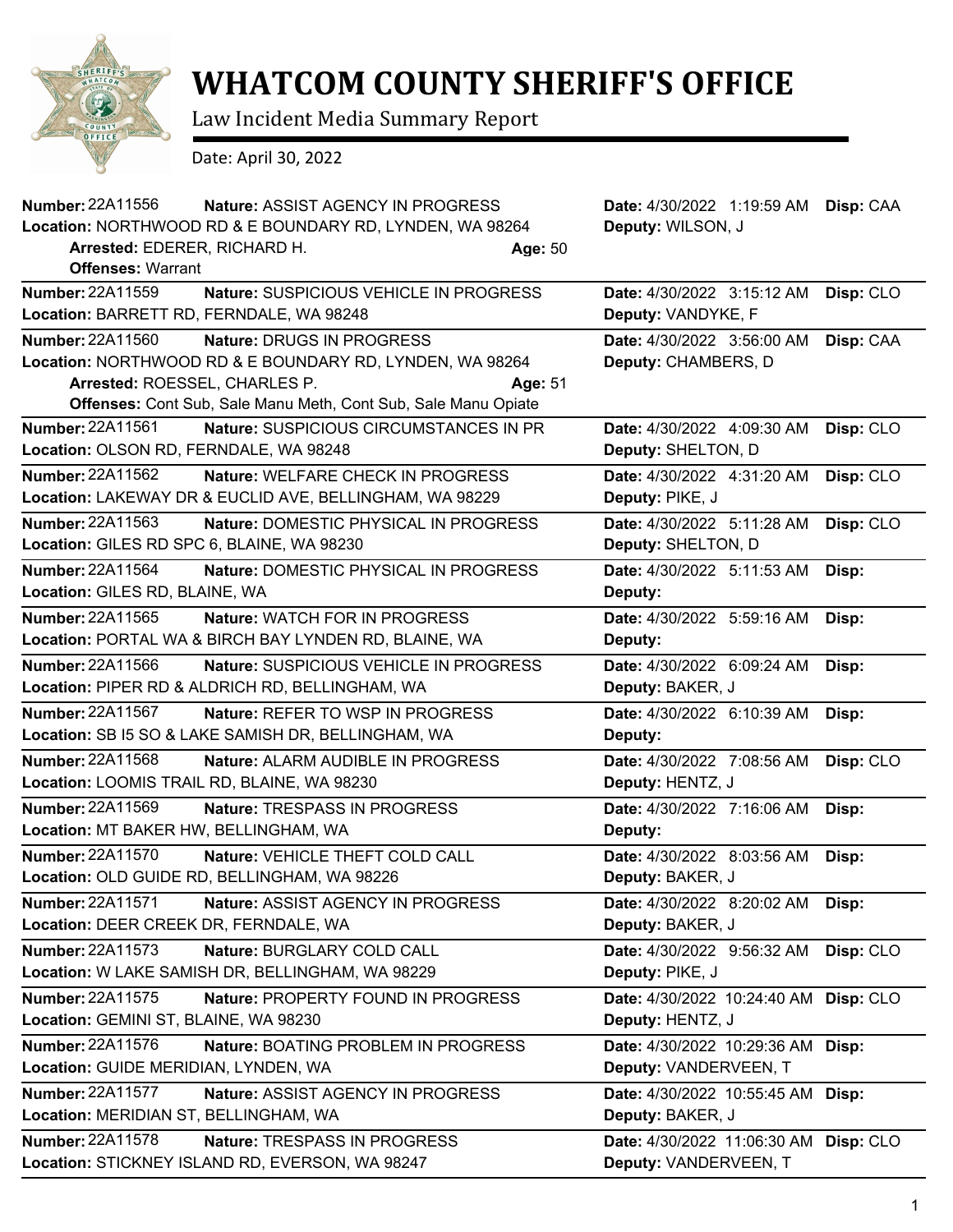| Number: 22A11579<br><b>Nature: ASSIST AGENCY IN PROGRESS</b>      | Date: 4/30/2022 11:54:07 AM Disp:       |
|-------------------------------------------------------------------|-----------------------------------------|
| Location: EVERSON GOSHEN RD, EVERSON, WA 98247                    | Deputy: PIKE, J                         |
| <b>Number: 22A11580</b><br>Nature: REFER TO WSP IN PROGRESS       | Date: 4/30/2022 11:56:47 AM Disp:       |
| Location: HOMESTEADER RD, DEMING, WA                              | Deputy:                                 |
| <b>Number: 22A11581</b><br>Nature: SUSPICIOUS CIRCUMSTANCES IN PR | Date: 4/30/2022 12:11:13 PM Disp: CLO   |
| Location: MAIN ST, CUSTER, WA 98240                               | Deputy: HENTZ, J                        |
| Number: 22A11582<br>Nature: IMPOUND PRIVATE IN PROGRESS           | Date: 4/30/2022 12:30:28 PM Disp:       |
| Location: WEST RD, BLAINE, WA                                     | Deputy:                                 |
| <b>Number: 22A11583</b><br>Nature: ASSIST CITIZEN IN PROGRESS     | Date: 4/30/2022 12:35:09 PM Disp:       |
| Location: CHISHOLM TR, MAPLE FALLS, WA                            | Deputy: VANDERVEEN, T                   |
| Number: 22A11584<br>Nature: SUICIDAL SUBJECT IN PROGRESS          | Date: 4/30/2022 12:36:38 PM Disp: CLO   |
| Location: BROWN RD, FERNDALE, WA 98248                            | Deputy: HENTZ, J                        |
| Number: 22A11586<br>Nature: REFER TO WSP IN PROGRESS              | Date: 4/30/2022 12:52:13 PM Disp:       |
| Location: MT BAKER HW, DEMING, WA                                 | Deputy:                                 |
| Number: 22A11588<br>Nature: MESSAGE DELIVERY IN PROGRESS          | Date: 4/30/2022 1:09:08 PM<br>Disp:     |
| Location: E POLE RD, EVERSON, WA                                  | Deputy: VANDERVEEN, T                   |
| Number: 22A11589<br>Nature: ASSIST CITIZEN IN PROGRESS            | Date: 4/30/2022 1:23:02 PM<br>Disp:     |
| Location: PANORAMA DR, POINT ROBERTS, WA                          | Deputy: LEACH, T                        |
| Number: 22A11591<br>Nature: SUSPICIOUS CIRCUMSTANCES IN PR        | Date: 4/30/2022 2:04:23 PM<br>Disp:     |
| Location: HAMMER RD, LYNDEN, WA                                   | Deputy: VANDERVEEN, T                   |
| <b>Number: 22A11592</b><br>Nature: ASSIST CITIZEN IN PROGRESS     | Date: 4/30/2022 2:03:47 PM<br>Disp: CLO |
| Location: RAMONA LN, CUSTER, WA 98240                             | Deputy: HENTZ, J                        |
| Number: 22A11593<br>Nature: DOMESTIC VERBAL IN PROGRESS           | Disp: CLO<br>Date: 4/30/2022 2:07:56 PM |
| Location: CHISHOLM TRL, MAPLE FALLS, WA 98266                     | Deputy: KLUTTS, C                       |
| <b>Number: 22A11594</b><br>Nature: PROPERTY FOUND IN PROGRESS     | Date: 4/30/2022 2:16:20 PM<br>Disp:     |
| Location: ALDRICH RD & KING TUT RD, BELLINGHAM, WA                | Deputy: BAKER, J                        |
| <b>Number: 22A11595</b><br>Nature: TRAFFIC STOP                   | Date: 4/30/2022 2:25:57 PM<br>Disp:     |
| Location: BIRCH BAY SQUARE ST, BLAINE, WA                         | Deputy: LEBEDEV, P                      |
| Number: 22A11596<br>Nature: REFER TO WSP IN PROGRESS              | Date: 4/30/2022 2:29:37 PM<br>Disp:     |
| Location: NB I5 AT & MP 24, WA                                    | <b>Deputy:</b>                          |
| Number: 22A11597<br>Nature: VEHICLE ABANDONED COLD CALL           | Date: 4/30/2022 2:44:25 PM<br>Disp:     |
| Location: HIGHLAND DR, BLAINE, WA                                 | Deputy: LEBEDEV, P                      |
| Number: 22A11598<br>Nature: VEHICLE ABANDONED IN PROGRESS         | Date: 4/30/2022 2:49:22 PM<br>Disp: CLO |
| Location: LIMESTONE RD & TILBURY RD, MAPLE FALLS, WA 98266        | Deputy: BROWN, E                        |
| Number: 22A11599<br>Nature: SECURITY CHECK IN PROGRESS            | Disp: CLO<br>Date: 4/30/2022 2:50:27 PM |
| Location: HOLLY LN, MAPLE FALLS, WA 98266                         | Deputy: BROWN, E                        |
| Number: 22A11600<br>Nature: THEFT COLD CALL                       | Date: 4/30/2022 1:53:35 PM<br>Disp: CLO |
| Location: WINDWARD DR, BELLINGHAM, WA                             | Deputy: BOYD, M                         |
| Number: 22A11601<br>Nature: MVA INJURY IN PROGRESS                | Date: 4/30/2022 3:05:59 PM<br>Disp: CLO |
| Location: KENDALL RD, MAPLE FALLS, WA 98266                       | Deputy: KLUTTS, C                       |
| Number: 22A11602<br>Nature: THEFT COLD CALL                       | Date: 4/30/2022 1:56:36 PM<br>Disp: CLO |
| Location: D ST APT C BLAINE WA 98230, BLAINE, WA                  | Deputy: BOYD, M                         |
| <b>Number: 22A11604</b><br>Nature: SECURITY CHECK IN PROGRESS     | Date: 4/30/2022 3:44:35 PM<br>Disp:     |
| Location: MITCHELL WA, BELLINGHAM, WA                             | Deputy:                                 |
| <b>Number: 22A11606</b><br>Nature: WATCH FOR IN PROGRESS          | Date: 4/30/2022 3:56:20 PM<br>Disp:     |
| Location: GOODWIN RD & MASSEY RD, EVERSON, WA                     | Deputy:                                 |
| <b>Number: 22A11608</b><br>Nature: MUSIC IN PROGRESS IN PROGRESS  | Date: 4/30/2022 4:01:27 PM<br>Disp:     |
|                                                                   |                                         |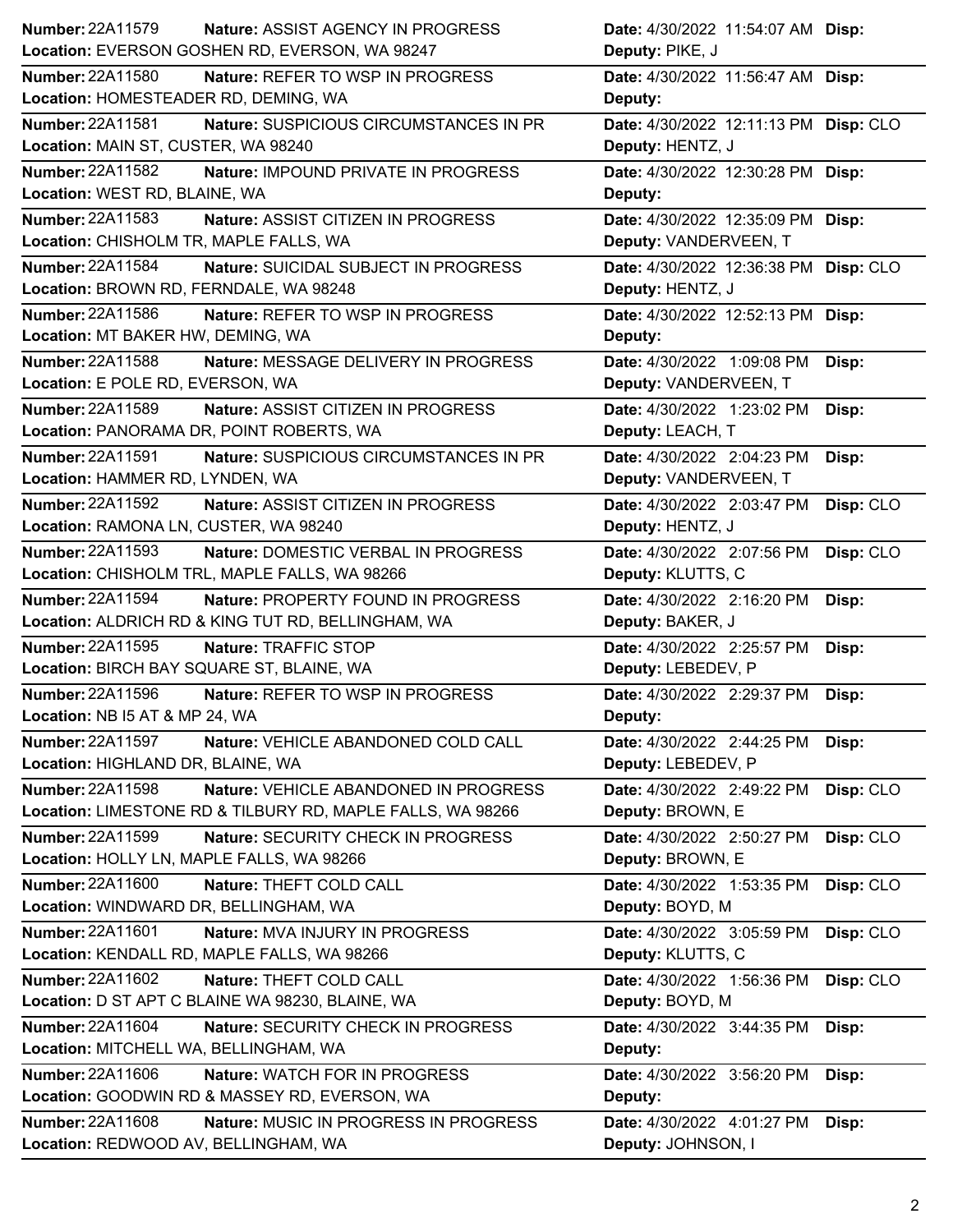| <b>Number: 22A11609</b>                    | Nature: DOMESTIC PHYSICAL IN PROGRESS                    | Date: 4/30/2022 4:23:22 PM Disp: CLO |           |
|--------------------------------------------|----------------------------------------------------------|--------------------------------------|-----------|
| Location: E SMITH RD, BELLINGHAM, WA 98226 |                                                          | Deputy: JOHNSON, I                   |           |
| Number: 22A11610                           | Nature: MISSING PERSON IN PROGRESS                       | Date: 4/30/2022 4:37:29 PM           | Disp:     |
|                                            | Location: BAKER LAKE RD, SEDRO WOOLLEY, WA               | Deputy:                              |           |
| Number: 22A11611                           | Nature: THREAT COLD CALL                                 | Date: 4/30/2022 4:42:14 PM           | Disp: CLO |
| Location: GOODWIN RD, EVERSON, WA 98247    |                                                          | Deputy: KLUTTS, C                    |           |
| Number: 22A11612                           | <b>Nature: THEFT IN PROGRESS</b>                         | Date: 4/30/2022 4:43:51 PM           | Disp: CLO |
|                                            | Location: BIRCH BAY SQUARE ST, BLAINE, WA 98230          | Deputy: LEBEDEV, P                   |           |
| Number: 22A11613                           | Nature: WATCH FOR IN PROGRESS                            | Date: 4/30/2022 5:16:07 PM           | Disp:     |
|                                            | Location: ENTERPRISE RD & GRANDVIEW RD, FERNDALE, WA     | Deputy:                              |           |
| <b>Number: 22A11614</b>                    | Nature: TRESPASS COLD CALL                               | Date: 4/30/2022 5:19:27 PM           | Disp: CLO |
|                                            | Location: PACIFIC HWY, BELLINGHAM, WA 98229              | Deputy: KLUTTS, C                    |           |
| Number: 22A11615                           | Nature: ALARM AUDIBLE IN PROGRESS                        | Date: 4/30/2022 5:43:57 PM           | Disp: CLO |
| Location: SAND RD, BELLINGHAM, WA 98226    |                                                          | Deputy: LAUGHLIN, B                  |           |
| Number: 22A11616                           | Nature: SUICIDAL SUBJECT IN PROGRESS                     | Date: 4/30/2022 5:42:39 PM           | Disp: CLO |
| Location: E POLE RD, EVERSON, WA 98247     |                                                          | Deputy: BROWN, E                     |           |
| Number: 22A11617                           | Nature: SHOTS IN PROGRESS                                | Date: 4/30/2022 6:03:10 PM           | Disp:     |
|                                            | Location: GRANDVIEW RD & POINT WHITEHORN RD, BLAINE, WA  | Deputy: LEBEDEV, P                   |           |
| Number: 22A11618                           | Nature: WATCH FOR IN PROGRESS                            | Date: 4/30/2022 6:06:44 PM           | Disp:     |
|                                            | Location: BAY RD & BRUCE RD, FERNDALE, WA                | Deputy:                              |           |
| Number: 22A11619                           | Nature: NOISE IN PROGRESS                                | Date: 4/30/2022 6:16:41 PM           | Disp: CLO |
|                                            | Location: WEST SHORE DR, LUMMI ISLAND, WA 98262          | Deputy: LAUGHLIN, B                  |           |
| Number: 22A11620                           | Nature: ASSIST CITIZEN IN PROGRESS                       | Date: 4/30/2022 6:40:57 PM           | Disp: CLO |
| Location: ELDER RD, FERNDALE, WA 98248     |                                                          | Deputy: LAUGHLIN, B                  |           |
|                                            |                                                          |                                      |           |
| Number: 22A11621                           | Nature: DISORDERLY CONDUCT IN PROGRESS                   | Date: 4/30/2022 6:40:54 PM           | Disp:     |
|                                            | Location: WEST SHORE DR, LUMMI ISLAND, WA                | Deputy:                              |           |
| Number: 22A11622                           | Nature: NOISE IN PROGRESS                                | Date: 4/30/2022 6:44:05 PM           | Disp:     |
|                                            | Location: WEST SHORE DR, LUMMI ISLAND, WA                | Deputy:                              |           |
| <b>Number: 22A11623</b>                    | Nature: WATCH FOR IN PROGRESS                            | Date: 4/30/2022 6:49:22 PM           | Disp:     |
|                                            | Location: GOLDEN VALLEY DR, MAPLE FALLS, WA              | Deputy:                              |           |
| Number: 22A11624                           | <b>Nature: WATCH FOR IN PROGRESS</b>                     | Date: 4/30/2022 6:55:01 PM Disp:     |           |
| Location: NB I5 AT & MP 27, CUSTER, WA     |                                                          | Deputy:                              |           |
| Number: 22A11625                           | Nature: MVA INJURY IN PROGRESS                           | Date: 4/30/2022 6:58:08 PM           | Disp:     |
| Location: HAXTON WA, FERNDALE, WA          |                                                          | Deputy: JOHNSON, I                   |           |
| Number: 22A11626                           | Nature: WATCH FOR IN PROGRESS                            | Date: 4/30/2022 7:08:41 PM           | Disp:     |
| Location: CHUCKANUT DR, BELLINGHAM, WA     |                                                          | Deputy:                              |           |
| <b>Number: 22A11627</b>                    | Nature: WATCH FOR IN PROGRESS                            | Date: 4/30/2022 7:12:10 PM Disp:     |           |
|                                            | Location: LAKE WHATCOM BL & WATERSIDE LN, BELLINGHAM, WA | Deputy:                              |           |
| Number: 22A11628                           | Nature: ASSIST AGENCY IN PROGRESS                        | Date: 4/30/2022 7:16:04 PM           | Disp:     |
|                                            | Location: LAMPMAN RD & HAXTON WA, FERNDALE, WA           | Deputy:                              |           |
| <b>Number: 22A11629</b>                    | Nature: HOT ROD IN PROGRESS                              | Date: 4/30/2022 7:17:10 PM           | Disp:     |
| Location: E AXTON RD, BELLINGHAM, WA       |                                                          | Deputy:                              |           |
| Number: 22A11632                           | Nature: NOISE IN PROGRESS                                | Date: 4/30/2022 7:39:36 PM           | Disp:     |
|                                            | Location: WEST SHORE DR, LUMMI ISLAND, WA                | Deputy:                              |           |
| <b>Number: 22A11633</b>                    | Nature: WATCH FOR IN PROGRESS                            | Date: 4/30/2022 7:46:36 PM           | Disp:     |
|                                            | Location: MARINE DR & FERNDALE RD, BELLINGHAM, WA        | Deputy:                              |           |
| Number: 22A11635                           | Nature: TRAFFIC HAZARD IN PROGRESS                       | Date: 4/30/2022 8:24:30 PM Disp:     |           |